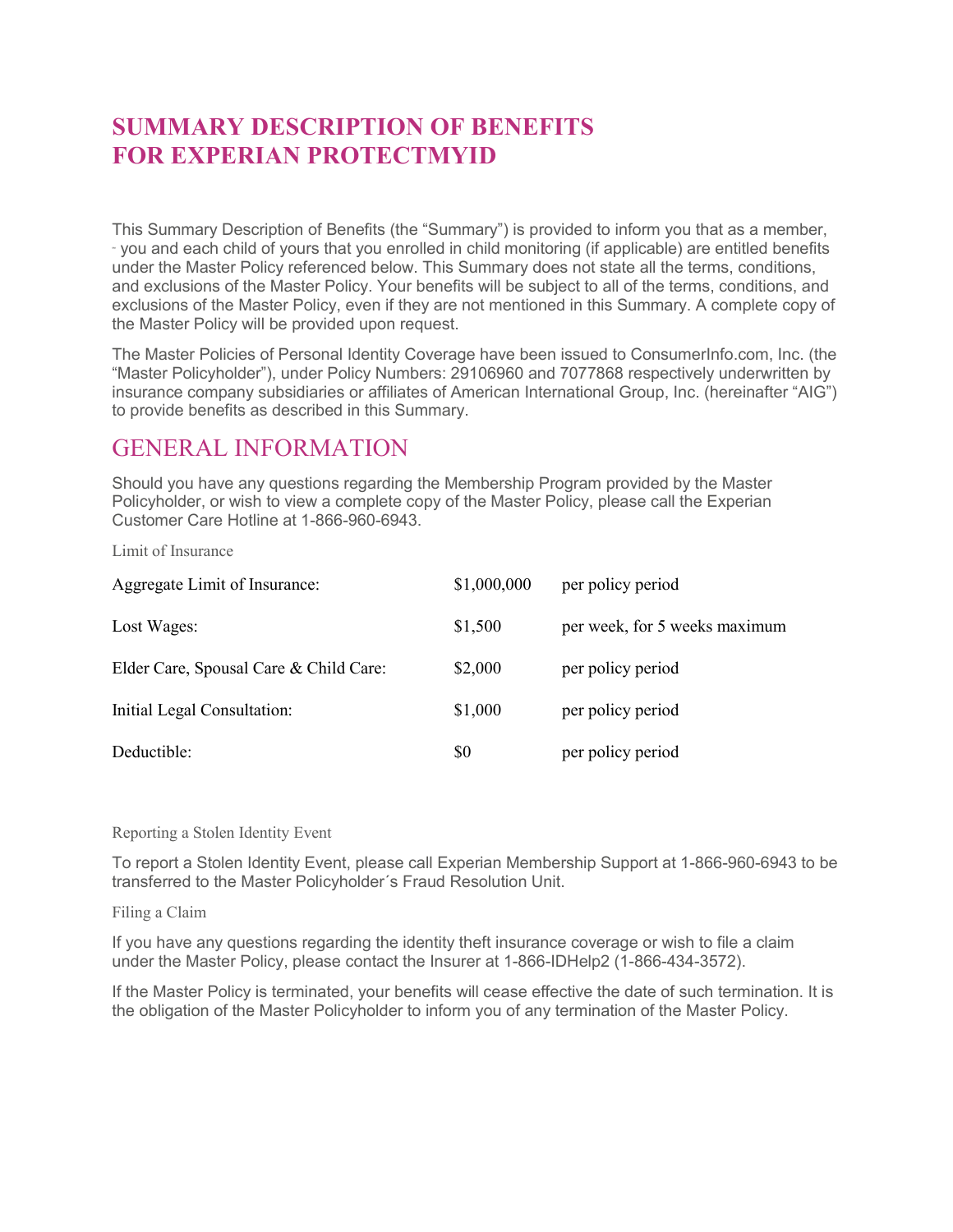## **BENEFITS**

- 1. We shall pay you for the following in the event of a Stolen Identity Event:
	- a. Costs
		- i. Costs incurred by you for re-filing applications for loans, grants, other credit or debt instruments that are rejected solely because the lender received from any source incorrect information as a result of a Stolen Identity Event;
		- ii. Costs for notarizing affidavits or other similar documents, long distance telephone calls, and postage reasonably incurred as a result of your efforts to report a stolen identity event or amend or rectify records as to your true name or identity as a result of a stolen identity event; and
		- iii. Costs incurred by you for a maximum of six (6) credit reports from an entity approved by us. The first credit report may not be requested until after the discovery of a stolen identity event;
		- iv. Costs incurred by you for ordering medical records for the purpose of amending and/or rectifying these documents as a result of a stolen identity event
		- v. Costs approved by us, for providing periodic reports on changes to, and inquiries about the information contained in the insured´s credit reports or public databases (including, but not limited to credit monitoring services);
		- vi. Costs incurred by you for travel within the United States incurred as a result of the insured´s efforts to amend or rectify records as to the insured´s true name and identity;
		- vii. Costs incurred by you for elder care or child care incurred as a result of the insured´s efforts to amend or rectify records as to the insured´s true name or identity;
		- viii. Costs incurred by you for the replacement of identification cards, driver's licenses and passports, as a result of a stolen identity event; and
		- ix. Costs incurred by you associated with the use of any certified public accountant engaged to amend or rectify records as to your true name or identity as a result of a Stolen Identity Event. We reserve the right to select such certified public accountant however, with our express prior written consent, you may select such public accountant.
	- b. Lost Wages

Actual lost wages that would have been earned in the United States, its territories or possessions, whether partial or whole days, for time reasonably and necessarily taken off work and away from your work premises solely, as a result of your efforts to amend or rectify records as to your true name or identity as a result of a Stolen Identity Event. Actual lost wages includes remuneration for vacation days, discretionary days, floating holidays, and paid personal days.

Lost wage reimbursement excludes business interruption or future earning of a selfemployed professional. Computation of lost wages for self-employed professionals must be supported by and will be based on prior year tax returns.

Coverage is limited to wages lost within twelve (12) months after your discovery of a Stolen Identity Event.

c. Investigative Agency or Private Investigator Costs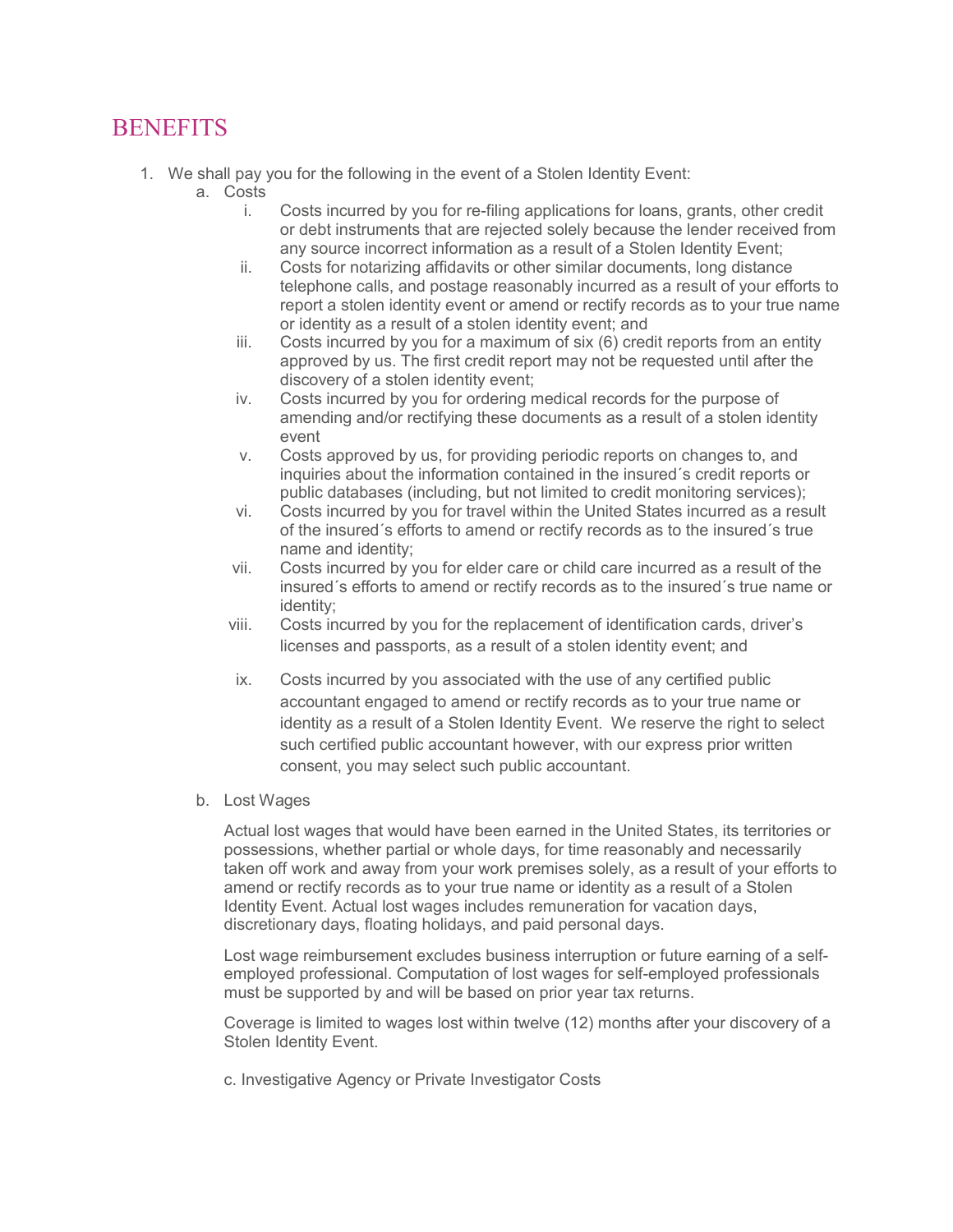Costs associated with the use of any investigative agency or private investigator engaged to amend or rectify records as to your true name or identity as a result of a Stolen Identity Event. We reserve the right to select such investigative agency or private investigator; however, with our express prior written consent, you may select such investigative agency or private investigator.

d. Legal defense fees and expenses

Costs for reasonable fees for an attorney appointed by us and related court fees, incurred by you with our consent, for:

- i. An initial legal consultation with a lawyer to determine the severity of, and appropriate response to, a Stolen Identity Event;
- ii. Any legal action brought against you by a creditor or collection agency or entity acting on behalf of a creditor for non-payment of goods or services or default on a loan as a result of a Stolen Identity Event;
- iii. Removing any civil judgment wrongfully entered against you as a result of the Stolen Identity Event;
- iv. Criminal defense for charges brought against you as a result of a Stolen Identity Event. However, we will only pay for this after it has been established by acquittal or dropping of charges because you were not in fact the perpetrator;
- v. Challenging the accuracy or completeness of any information in your medical history as a result of a medical identity theft. It is further agreed that solely with respect to subparagraph (d) you, with our express prior written consent, may select such attorney; and.
- vi. Challenging the accuracy or completeness of any information in your tax history as a result of a stolen identity event. It is further agreed that solely with respect to subparagraph (d) you, with our express prior written consent, may select such attorney.

A Stolen Identity Event means the fraudulent use of your name, address, Social Security number, bank or credit card account number or other personally identifying information or other method of identifying you. This includes, but is not limited to, the fraudulent use of your personal identity to establish credit accounts, secure loans, enter into contracts or commit crimes. Stolen identity event shall include Medical identity theft. Medical Identity Theft means the theft of the insured´s personal or health insurance information to obtain medical treatment, pharmaceutical services or medical insurance coverage. Medical identity theft also means the theft of the insured´s personal or health insurance information to submit false claims for medical services or goods. A Stolen Identity Event does not include the theft or unauthorized or illegal use of y our business name, d/b/a or any other method of identifying your business activity.

- 2. We shall pay you for the following in the event of an Unauthorized Electronic Fund Transfer:
	- $\circ$  The principal amount, exclusive of interest, incurred by you and caused by an Unauthorized Electronic Fund Transfer first occurring during the policy period. However, such principal amount shall not include any amount for which you did not seek reimbursement from the financial institution which issued the access device and holds the account from which funds were stolen, and for which you have not received reimbursement from any other source.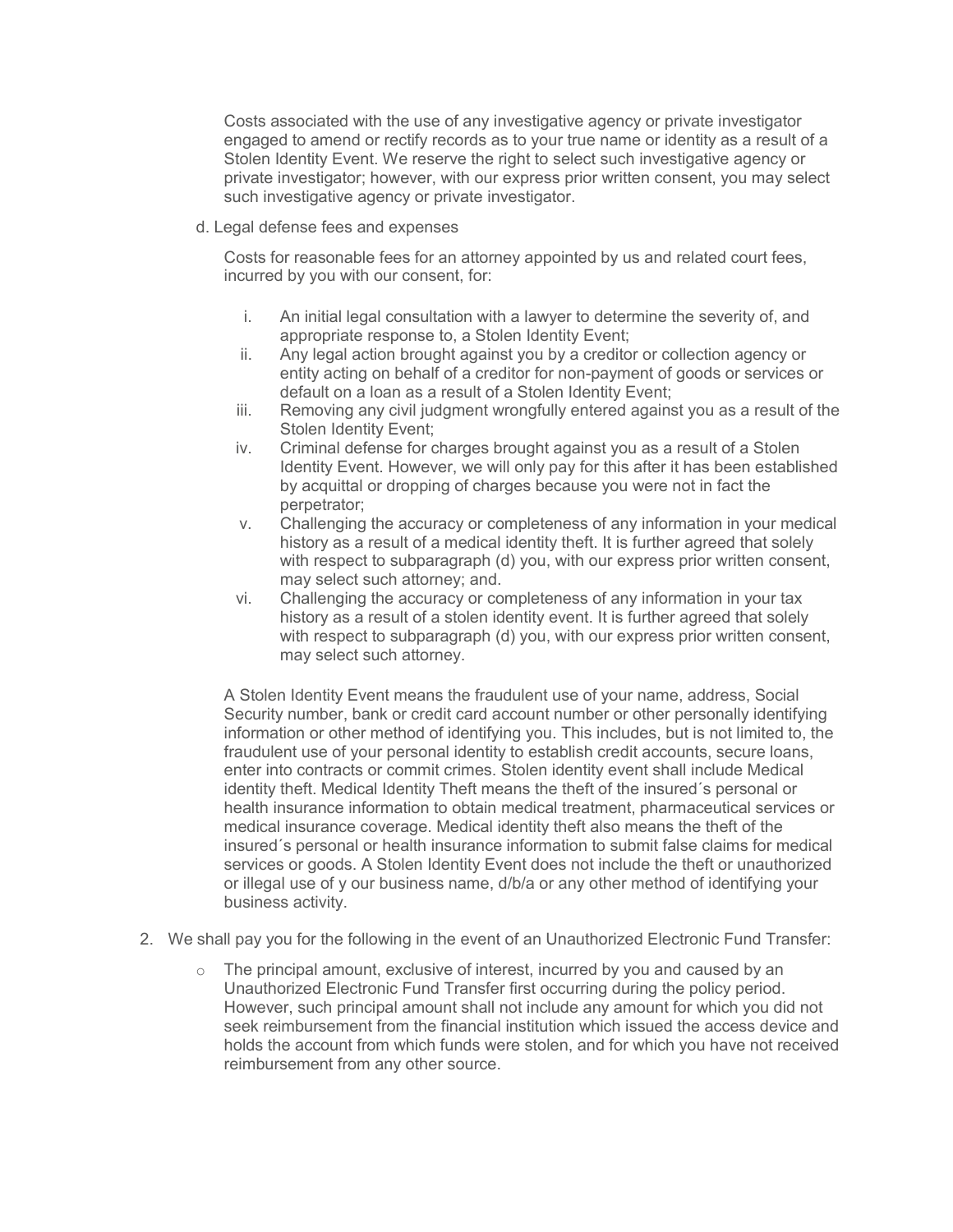An Unauthorized Electronic Fund Transfer (UEFT) is an electronic fund transfer from your Account initiated by a person other than you without the actual authority to initiate such transfer and from which you receive no benefit. An Unauthorized Electronic Fund Transfer (UEFT) does not include an electronic fund transfer initiated: 1) by a person who was furnished the access device to your account by you, unless you have notified the financial institution that transfers by such person are no longer authorized; 2) with fraudulent intent by you or any person acting in concert with you; 3) by the financial institution of its employee; or 4) from any business or commercial account.

Account means a cash, credit card, demand deposit (checking), savings or money market account of yours held directly or indirectly by a financial institution and established primarily for personal, family or household purposes.

#### COVERAGE SCOPE

Subject to the Master Policy's terms, conditions and exclusions, the Master Policy provides benefits to you only if: (1) you report a Stolen Identity Event or an Unauthorized Electronic Fund Transfer to the Master Policyholder at the contact number stated above as soon as you become aware of a Stolen Identity Event or a Unauthorized Electronic Fund Transfer, but in no event later than ninety (90) days after the Stolen Identity Event or Unauthorized Electronic Fund Transfer is discovered; and (2) you follow the instructions given to you by the Fraud Resolution Unit. These instructions will include notifying major credit bureaus, the Federal Trade Commission's Identity Theft Hotline and appropriate law enforcement authorities. You will also be provided with a claim form and instructed how to file for benefits under the policy if the Stolen Identity Event or Unauthorized Electronic Fund Transfer results in losses covered under the policy.

You will only be covered for a Stolen Identity Event if a Stolen Identity Event is first discovered while you are a member of the Master Policyholder's insured program and is reported to us within ninety (90) days of such discovery.

You will only be covered for an Unauthorized Electronic Fund Transfer if an Unauthorized Electronic Fund Transfer first occurs while you are a member of the Master Policyholder's insured program and is reported to us within ninety (90) days of such discovery.

You will not be covered if the Stolen Identity Event or Unauthorized Electronic Fund Transfer first occurs after termination of the master policy or termination of your membership in the Master Policyholder's program.

## LIMITS OF INSURANCE

The most we shall pay you cannot exceed the Aggregate Limit of Insurance above. Legal fees and private investigator fees are subject to prior approval. All Legal Costs shall be part of and subject to the Aggregate Limit of Insurance. LEGAL COSTS ARE PART OF, AND NOT IN ADDITION TO, THE LIMIT OF INSURANCE.

The Lost Wages, Initial Legal Consultation and Elder Care/Spousal Care/Child Care Limits of Insurance shown above are sub-limits of the Aggregate Limit of Insurance and the most we shall pay you for lost wages, initial legal consultation and elder care/spousal care/child care.

### OTHER INSURANCE

We shall be excess over any other insurance, including, without limitation, homeowner's or renter's insurance. If you have other insurance that applies to a loss under this policy, the other insurance shall pay first. This policy applies to the amount of loss that is in excess of the Limit of Insurance of